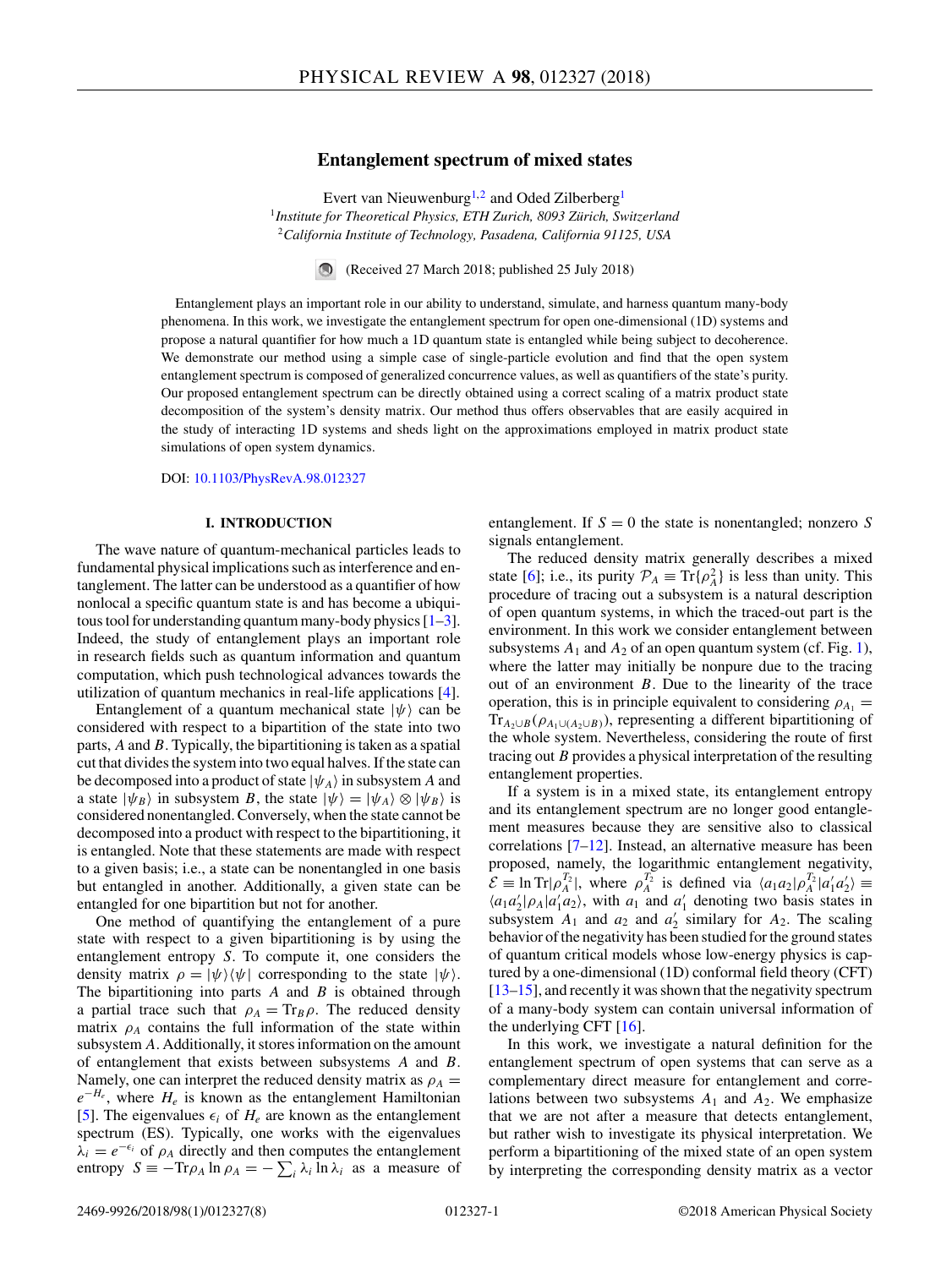<span id="page-1-0"></span>

FIG. 1. Entanglement between subsystems  $A_1$  and  $A_2$ . On the left, the full system  $A = A_1 \cup A_2$  is decoupled from an environment and hence in a pure state. On the right the system was coupled to a traced-out environment and therefore generally was in a mixed state. In this work we focus on entanglement between the two subsystems, *A*<sup>1</sup> and *A*2, when the system as a whole can decohere due to the presence of an environment.

(i.e., by vectorizing it) and analyze the obtained generalization of the entanglement spectrum for mixed states [\[17,18\]](#page-7-0), referred to as the operator space entanglement spectrum (OSES) [\[19,20\]](#page-7-0). We find that the OSES directly encodes information about the purity of the mixed state as a whole, as well as of its bipartitioned subparts. Focusing on the case of a single-particle excitation we highlight that the OSES additionally encodes nonlocal bipartite entanglement information (in the form of generalized concurrence values), similar to the closed system entanglement spectrum. Importantly, the OSES can be readily obtained numerically using matrix product state (MPS) decomposition of the system's vectorized density matrix. As result, our work highlights what kind of information is neglected when using such algorithms with a finite bond dimension, and appropriate transformations before truncation may be used to preserve these quantities [\[21\]](#page-7-0).

Our procedure for defining the OSES of the mixed-state operator  $\rho_A$  is identical to that used in the discussion of operator space entanglement entropy (OSEE) [\[17,19,22\]](#page-7-0). The procedure for numerically obtaining the OSES differs in an important way from the OSEE procedure by a rescaling factor. The OSES has rarely been considered directly, but has been previously shown to indicate symmetry protected topological states in open systems via its degeneracy structure [\[23\]](#page-7-0), by a direct extension of the known results for the closed system [\[24\]](#page-7-0).

Our paper is structured as follows. In Sec.  $II$ , we review the formalism for obtaining the OSES. In Sec. [III,](#page-2-0) we obtain an analytic description for the case of single-excitation mixed states, followed by two demonstrations of these results for simple one-dimensional spin chains on small chains in Sec. [IV.](#page-3-0) We discuss the impact and scope of our results in Sec. [V.](#page-5-0)

## **II. OPERATOR SPACE ENTANGLEMENT SPECTRUM**

Inspired by the process of obtaining the entanglement spectrum at a bipartitioning of a pure state [\[5\]](#page-7-0), we present here a method for obtaining a meaningful entanglement spectrum for a mixed state. We refer to Appendix  $\bf{B}$  $\bf{B}$  $\bf{B}$  for more details on the pure-state entanglement spectrum.

We consider the density matrix *ρ* of an open system *A*, e.g., *ρ* may be obtained by tracing out an environment. The density matrix can be written in a Liouville space as a vector  $|\rho\rangle$  [\[17,18\]](#page-7-0) by a procedure referred to as vectorization. Then,

in analogy to the construction of density matrices from pure states, we can define a Hermitian matrix *Q* as

$$
Q = |\rho\rangle\langle\rho|.\tag{1}
$$

We now consider a bipartition of  $Q$  into subparts  $A_1$  and  $A_2$ and trace out the latter to obtain

$$
Q_{A_1} = \text{Tr}_{A_2} Q. \tag{2}
$$

We can write  $Q_{A_1} = e^{-H_e}$ , where  $\tilde{H}_e$  is interpreted as some Hamiltonian with a spectrum  $\tilde{\epsilon}_i$ , which is the operator space entanglement spectrum. In the following, we work with the eigenvalues  $\Lambda_i = e^{-\tilde{\epsilon}_i}$  of  $Q_{A_1}$  and refer to these exponential values as the OSES.

The main aim of our work is to investigate the physical information encoded in the  $\Lambda_i$ . Before presenting a more rigorous analysis of the OSES, we want to highlight one immediate consequence of this definition of  $\Lambda_i$ . From the structure of  $Q$ it is apparent that the trace over the matrix  $Q$  is  $TrQ = Tr\rho^2$ ; i.e., it equals the purity of the system. Considering that (i)  $\Lambda_i$ are the eigenvalues of  $Q_{A_1}$  and (ii) Tr $Q = Tr_{A_1} Q_{A_1}$ , we readily obtain that the sum of the OSES is the purity  $\text{Tr}\rho^2 = \sum_i \Lambda_i$ . This important property is sometimes overlooked in matrix product state simulations of open systems, because the  $\Lambda_i$  are typically scaled such that  $\sum_i \Lambda_i^2 = 1$ .

## **Partial trace of** *Q*

Let us now continue with the partial tracing of *Q*. We begin by introducing a set of local basis matrices that span a local Hilbert space  $H$  and denote them as  $\Gamma_{i_n}^{[n]}$ . The superscript *n* indicates the site *n*, and the subscript  $i_n = 1...d^2$ , with  $d = \text{dim}\mathcal{H}$ . A general density matrix  $\rho$  on *L* sites can now be decomposed using a tensor product of these basis matrices as

$$
\rho = \sum_{i_1 \dots i_L} P_{i_1 \dots i_L} \Gamma_{i_1}^{[1]} \otimes \dots \otimes \Gamma_{i_L}^{[L]}.
$$
 (3)

In doing so, we have assumed that every site has the same local Hilbert space of dimension *d*. We then denote the vectorized matrices  $|\Gamma_{i_n}^{[n]}\rangle$ , and they are chosen to obey the following onsite normalization condition:

$$
\left\langle \Gamma_{i_n}^{[n]} \right| \Gamma_{i_m}^{[n]} \left\rangle = \frac{1}{d} \text{Tr } \Gamma_{i_n}^{[n] \dagger} \Gamma_{i_m}^{[n]} = \delta_{i_n, i_m}, \tag{4}
$$

where the first equality defines the inner product between vectorized matrices. In the following, we assume that the local Hilbert space is that of a spin- $\frac{1}{2}$ ; i.e., the local basis can be composed of the identity matrix plus Pauli matrices,  $\sigma_{i_n}$  with  $i_n = 0, 1, 2,$  and 3. In general for spins *S*, the generators of SU(2*S* + 1) provide such a basis. We introduce our choice for the basis matrices in the next section. For ease of notation, we drop the superscript site labels wherever possible.

Using the vectorized density matrix in this basis, the matrix *Q* can be written as follows:

$$
Q = \sum_{i_1 \dots i_L, \alpha_1 \dots \alpha_L} P_{i_1 \dots i_N} P_{\alpha_1 \dots \alpha_N} |\Gamma_{i_1} \rangle \cdots |\Gamma_{i_L} \rangle \langle \Gamma_{\alpha_1} | \cdots \langle \Gamma_{\alpha_L} |.
$$
\n(5)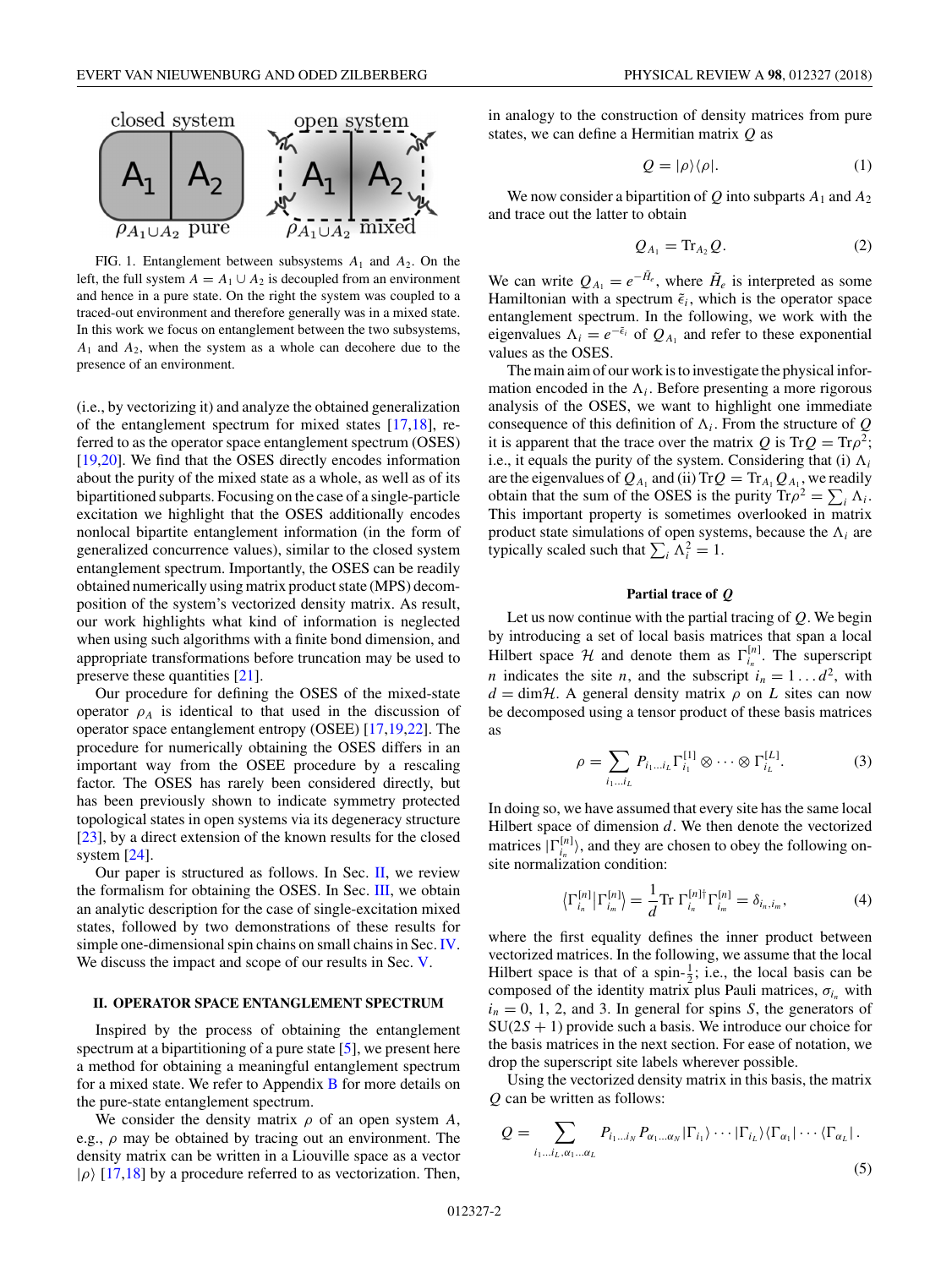<span id="page-2-0"></span>The process of tracing out the sites  $m + 1$  through L then leads to

$$
\mathrm{Tr}_{m+1...L} Q = \sum_{j_{m+1}...j_L} \langle \Gamma_{j_{m+1}} | \cdots \langle \Gamma_{j_L} | Q | \Gamma_{j_{m+1}} \rangle \cdots | \Gamma_{j_L} \rangle
$$
  
= 
$$
\sum_{i_1...i_m, \alpha_1... \alpha_m} C_{i_1...i_m; \alpha_1... \alpha_m} |\Gamma_{i_1} \rangle \cdots |\Gamma_{i_m} \rangle
$$
  

$$
\times \langle \Gamma_{\alpha_1} | \cdots \langle \Gamma_{\alpha_m} |,
$$
 (6)

where we have defined the prefactors

$$
C_{i_1...i_m;\alpha_1...\alpha_m} = \left( \sum_{j_{m+1}...j_L} P_{i_1...i_m;j_{m+1}...j_L} P_{\alpha_1...\alpha_m;j_{m+1}...j_L}^* \right), \quad (7)
$$

which can be placed in a matrix *C* of size  $d^{2m} \times d^{2m}$ . When considering a local basis composed of Pauli matrices for a spin- $\frac{1}{2}$  system, *C* is therefore of size  $4^m \times 4^m$ .

Having defined a procedure for obtaining the partial trace of  $Q$ , the OSES  $\Lambda_i$  is obtained by diagonalizing the remaining matrix  $Q_{A_1}$ . This is equivalent to obtaining the eigenvalues of the matrix *C*. This is a challenging task in general, and we focus on the case of a single excitation in the following. We note that efficient numerical methods for obtaining the OSES in the case of many-body systems exist (see Appendix [A\)](#page-6-0).

### **III. SINGLE EXCITATION**

In this section, we detail a specific example for the type of information encoded in  $\Lambda_i$ . We restrict ourselves to the case of a single excitation and do not consider particle-loss processes here. Rather, we include general decoherence processes that make the state nonpure.

As a set of basis matrices, we choose the set

$$
\Gamma_{i_n}^{[n]} \in \left\{ \begin{pmatrix} 1 & 0 \\ 0 & 0 \end{pmatrix}, \begin{pmatrix} 0 & 0 \\ 0 & 1 \end{pmatrix}, \begin{pmatrix} 0 & 0 \\ 1 & 0 \end{pmatrix}, \begin{pmatrix} 0 & 1 \\ 0 & 0 \end{pmatrix} \right\}
$$

and introduce the shorthand notation { $\sigma_e$ ,  $\sigma_f$ ,  $\sigma_+$ ,  $\sigma_-$ } for these matrices, respectively. The matrices  $\sigma_e$  and  $\sigma_f$  describe an empty or full site, and  $\sigma_+$  and  $\sigma_-$  describe the corresponding off-diagonal elements. Notice that with this definition of the basis matrices, the 1*/d* normalization factor in Eq. [\(4\)](#page-1-0) is not needed.

Using this notation, the basis states for the *L*-site system with a single excitation can be divided into two groups. The first group is basis states that are made out of products of  $\sigma_{e,f}$ , corresponding to the diagonals of the density matrix. In particular, for a single excitation this means only those states in which a single site *n* has  $\sigma_f$  as its local basis, whilst the others are empty with  $\sigma_e$ . The other group of basis states spans the off-diagonal elements (the coherences) of the density matrix and consists of states where a pair of sites are connected using  $\sigma_{+}$  and the others are empty. These are the only allowed basis states for a single excitation, and we use the shortcut notation for the coefficients in Eq. [\(3\)](#page-1-0) of the former type as  $P_{i=f}$ (corresponding to, e.g., *Pe...ef e...e* with the *f* at position *j* ) and the latter as  $P_{i=+1}$ <sub>=−</sub>.

Since we are considering mixed states, it is useful to decompose the *i*, *j* entry of the density matrix as  $\xi_{ij}\rho_{ij}$ , where  $\xi_{ij}$  are complex numbers representing decoherence, i.e.,  $\xi_{ii} \equiv 1$  on the diagonal of the density matrix and  $|\xi_{ij}| \leq 1$  for

the off-diagonal elements. In particular, a pure state has  $\xi_{ij} = 1$ for all *i* and *j* .

In the above notation the coefficients  $P_{i=f}$  correspond simply to  $\rho_{jj}$ , i.e., to the density  $n_j$  at site *j*. Additionally, it sets an important relation for the case of an initially pure state, namely,

$$
P_{j=+,l=-}P_{j=-,l=+} = |\xi_{jl}|^2 P_{j=f} P_{l=f}.
$$
 (8)

This relation stems from the fact that the density matrix is a Hermitian operator that describes a pure state that can decohere. Since the density matrix is Hermitian, the left-hand side of Eq. (8) can be further reduced to  $|P_{j=+1}=|^{2}$ .

We are now in a position to use these relations to obtain an exact expressions for the OSES. To do so, we construct the matrix *C* obtained by a bipartitioning of the system between sites *m* and  $m + 1$  [cf. Eq. (7)] and obtain its eigenvalues  $\Lambda_i$ . In the single excitation case, the matrix *C* decomposes into three subblocks corresponding to the cases where (i) the particle is fully traced out (i.e., it was in subsystem *A*<sup>2</sup> and no coherences connected it to subsystem  $A_1$ ), (ii) the particle is fully on the remaining side (subsystem  $A_1$ ), and (iii) the particle has some coherent part that spans across the bipartition. The OSES will be composed of the eigenvalues of these subblocks, which we discuss in detail in the next sections.

### **A. The particle is fully in subsystem** *A***<sup>2</sup>**

In this case the subblock consists of just a single element. The indices of *C* correspond to empty chains due to the fact that the particle remained in the subsystem that was traced out; i.e., the indices of *C* are  $i_k = e$  and  $\alpha_k = e$  for all  $1 \leq k \leq m$ . Therefore, the OSES that originates from this block is directly the *C*-matrix element itself, i.e.,

$$
\Lambda_1 \equiv C_{\mathbf{e}_m; \mathbf{e}_m}
$$
\n
$$
= \sum_{j=m+1}^{L} |P_{j=f}|^2 + 2 \sum_{j=m+1}^{L} \sum_{l=m+1, l \neq j}^{L} |P_{j=+,l=-}|^2
$$
\n
$$
= \sum_{j,l=m+1}^{L} |\xi_{jk}|^2 P_{j=f} P_{l=f} \equiv \mathcal{P}_{A_2}, \qquad (9)
$$

where we have used notation  $\mathbf{e}_m \equiv e \dots e$ . We have, addi-*<sup>m</sup>* times

tionally, inserted the shorthand single-particle basis notation into Eq. (7) and have used Eq. (8). Importantly, the last equality highlights that the expression (9) that we have obtained encodes the conditional purity of the particle remaining in subsystem  $A_2$ ; i.e.,  $P_{A_2}$  corresponds to the trace of the square of the subblock in the density matrix that describes the subsystem  $A_2$ .

### **B. The particle is fully in subsystem** *A***<sup>1</sup>**

In this case, the nonzero elements of *C* have the form

$$
C_{i_1...i_m;\alpha_1...\alpha_m} = P_{i_1...i_m;\mathbf{e}_{L-m}} P_{\alpha_1...\alpha_m;\mathbf{e}_{L-m}}^*,
$$
 (10)

representing the case where the single particle and its basis decomposition in the  $A_1$  subsystem solely appear in independent *C* elements. The size of this block is equal to the number of possible single-particle configurations within the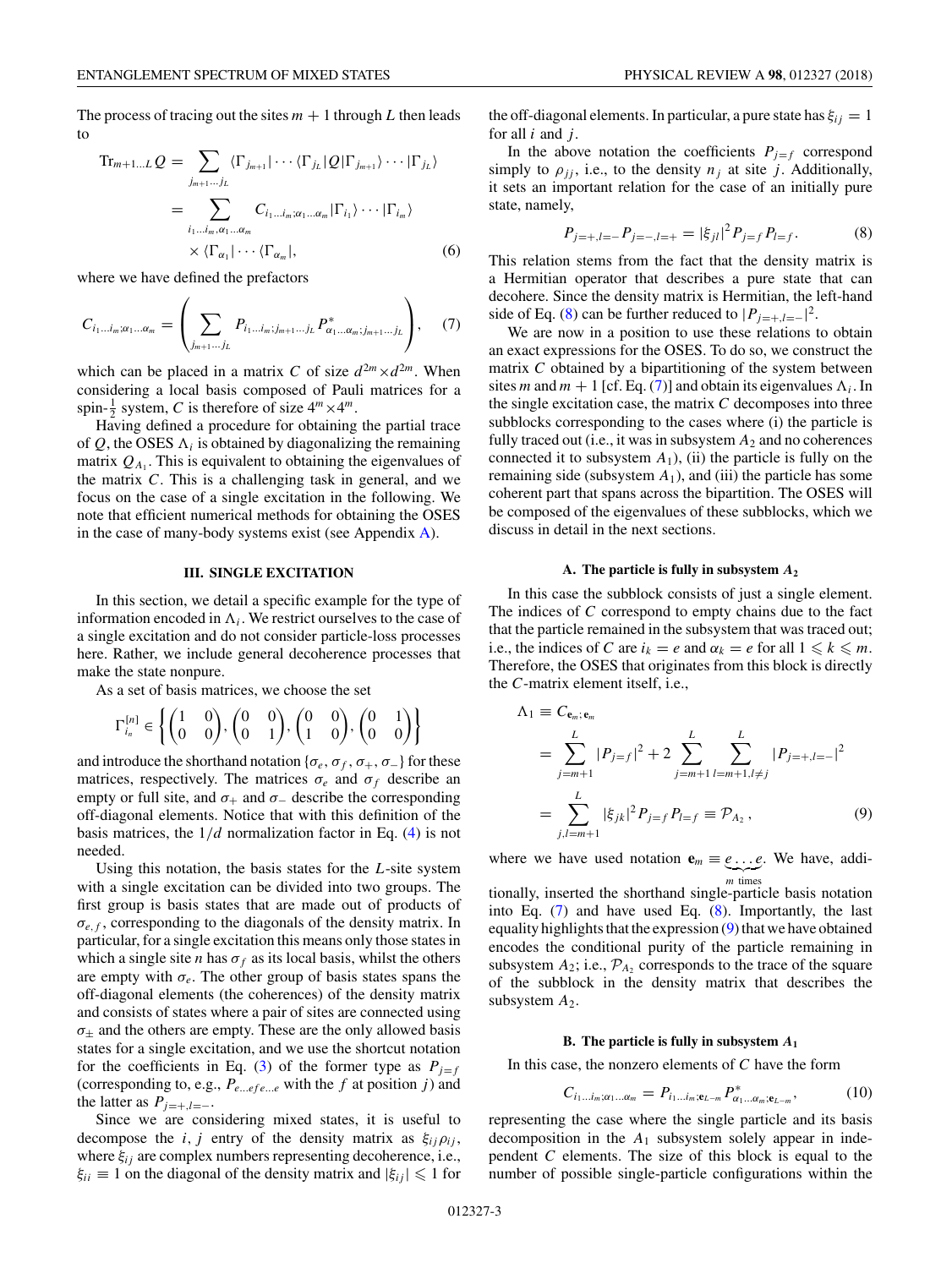<span id="page-3-0"></span>basis  $i_1 \ldots i_m$ , i.e., all the density and coherences within subsystem *A*. There are *m* of the former and  $m(m - 1)$  of the latter, and hence the block is of size  $m^2 \times m^2$ .

The subblock of this case can be directly expressed as  $\mathbf{v} \cdot \mathbf{v}^{\dagger}$ , where **v** is a column vector with elements  $P_{i_1...i_m;\mathbf{e}_{L-m}}$  as its entries. Correspondingly, there is a single eigenvalue for this subblock given by

$$
\Lambda_2 \equiv \text{Tr } \mathbf{v} \cdot \mathbf{v}^\dagger = \mathcal{P}_{A_1}.
$$
 (11)

In other words, the OSES has another entry corresponding to the conditional purity of the subsystem  $A_1$  that was not traced out.

#### **C. The particle's coherence extends across the bipartition**

We are left with coherences between sites that are on opposite sides of the cut. This means that we deal here with matrix elements with indices  $i_1 \ldots i_m$  and  $i_{m+1} \ldots i_L$  marking empty sites with a single position where  $s = \pm$  can appear. Correspondingly, this block is of size  $2m \times 2m$ .

We denote  $G+_{i}$  as a string of *e*'s with a single "+" at index *j*, and we donote  $G-$ *j* as the same string but with a "−" at index *j* . The most general form of such elements of *C* is

$$
C_{Gs1_j;Gs2_k} = \sum_{s3} \sum_{l=m+1}^{L} P_{j=s1;l=s3} P_{k=s2;l=s3}^*,
$$
 (12)

where the indices  $s1, s2, s3 = \pm$  and  $1 \leq j, k \leq m$ . Taking into account that, in our single-particle case,  $s3 = -s1$  but also  $s3 = -s2$ , we have nonvanishing elements solely when  $s1 =$  $s2 = s$ . As a result, this block of *C* splits into two independent subblocks, each of size *m*×*m*.

Each of these  $m \times m$  subblocks have two types of entries. On the diagonal of each subblock,  $j = k$ ,

$$
C_{G_{s_j}, G_{s_j}} = \sum_{l=m+1}^{L} |P_{j=s;l=-s}|^2.
$$
 (13)

The off-diagonal elements of each subblock, then, take the form

$$
C_{Gs_j, Gs_k} = \sum_{l=m+1}^{L} P_{j=s;l=-s} P_{k=s;l=-s}^*,
$$
 (14)

As in Sec. [IIIB,](#page-2-0) we identify that each *s* subblock is constructed as  $\sum_{l=m+1}^{L} \mathbf{v}_{s,l} \cdot \mathbf{v}_{s,l}^{\dagger}$ , with  $v_{s,l}$  being a column vector with entries  $P_{j=s,l=-s}$ , where  $j=1...m$ . Because of the Hermiticity of the density matrix, these vectors are complex conjugate to one another, i.e.,  $\mathbf{v}_{s,l} = \mathbf{v}_{-s,l}^*$ . Hence the two subblocks are identical and we expect to obtain *m* twofold degenerate eigenvalues contributing to the OSES from this case.

As in the previous two cases, we wish to relate these eigenvalues to a more physical intuition. To better understand the information encoded in the eigenvalues arising from the coherence block (Sec.  $IIIC$ ), we can write each complex coefficient in Eq. (14) as  $P_{j=s; l=-s} = |P_{j=s; l=-s}|e^{i\phi_{j,l,s}}$ . Using Eq.  $(8)$  we then write

$$
P_{j=s;l=-s} = |\xi_{jl}| \sqrt{P_{j=f} P_{l=f}} e^{i\phi_{j,l}s}.
$$
 (15)

Plugging Eq.  $(15)$  into Eq.  $(14)$ , we obtain

$$
C_{G_{s_j},G_{s_k}}=\sum_{l=m+1}^L |\xi_{jl}||\xi_{kl}|P_{l=f}\sqrt{P_{j=f}P_{k=f}}e^{i(\phi_{j,l}-\phi_{k,l})s}.
$$

Let us now consider the special case in which contributions to decoherence are such that *ξjl* factorizes into *ξj ξl*. In this special case,  $C_{Gs_i, G_{S_k}}$  takes the form

$$
C_{Gs_j, G_{S_k}} = \left(\sum_{l=m+1}^{L} |\xi_l|^2 P_{l=f}\right) \xi_j \xi_k \sqrt{P_{j=f} P_{k=f}} e^{i(\tilde{\phi}_j - \tilde{\phi}_k)s},
$$

where we have defined  $\tilde{\phi}_i = \phi_{i,l} - \theta_i - \tilde{\phi}_l$  using the local decohorence contributions collected as  $\xi_i = |\xi_i|e^{i\theta_j}$ . Note that  $\tilde{\phi}_i$  is the phase associated with the amplitude of the pure state at position *j* .

The decoupling offered by the local decoherence assumption is quite illuminating: the sum over *l* enters as a constant prefactor in all elements of the coherence block of *C* (cf. Sec.  $IIIC$ ). As a result, the subblock can be described, in similitude to case (ii), as a product of a a single vector **u** with elements  $A\xi_j \sqrt{P_{j=f}} e^{i\phi_j}$ , where we have defined  $\mathcal{A} = \sqrt{\left(\sum_{l=m+1}^{L} |\xi_l|^2 P_{l=f}\right)}$ . We, therefore, obtain in this special case that the coherence block contributes two degenerate OSES values solely. Their value is the squared norm of the vector,  $|\mathbf{u}|^2$ , and corresponds to a generalized cross-boundary concurrence; i.e., these values take the form

$$
\Lambda_{3,4} = \left(\sum_{l=m+1}^{L} |\xi_l|^2 P_{l=f}\right) \left(\sum_{j=1}^{m} |\xi_j|^2 P_{j=f}\right),\tag{16}
$$

which is identically the squared norm of a vector made of concurrences between all pairs of two sites across the boundary,  $\sqrt{P_{j=f} P_{l=f}}$ , attenuated by local decoherence factors.

We conclude that under the local decoherence assumption the OSES of a single-particle will be composed of strictly four values regardless of the size of the system. It is important to note that the case of a pure state,  $\xi_{ii} \equiv 1$ , fits under this limiting assumption. Indeed, for a single-particle pure-state case, the ES has only two values (see Appendix [B\)](#page-6-0) and for pure states the OSES is just the tensor product of the ES with itself (cf. Appendix  $B$ ), in conjunction with our result here of having four OSES values. Deviations away from this simple case will generate additional values arising from the interplay of dissipation and the state's coherence in the block discussed in Sec. IIIC. Nevertheless, these deviations are usually small and we commonly observe four dominant values in the singleparticle case. We have rigorously analyzed the single-particle case of the OSES. In the following two subsections we provide two intuitive examples to illustrate our result.

#### **IV. DEMONSTRATIONS**

#### **A. Example I: Charge-qubit Rabi oscillations**

As we have shown above, the OSES values contain important bipartite entanglement information. In order to demonstrate the physical relevance of these values, we start with a simple case study of a charge qubit, i.e., a single-excitation hopping between two sites. The Hamiltonian describing such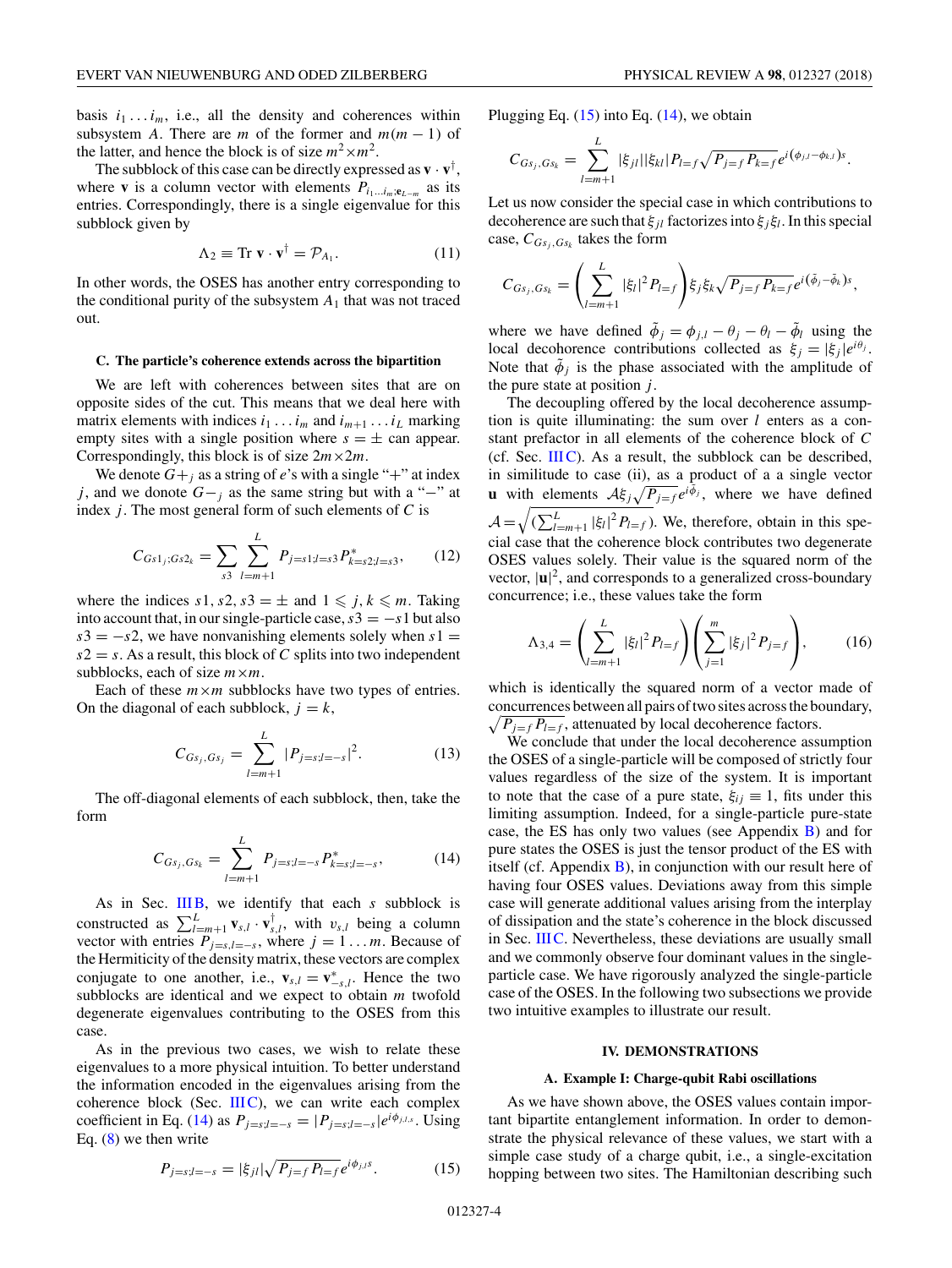a setup simply is

$$
H = -tc_1^{\dagger}c_2 + \text{H.c.},\tag{17}
$$

where  $c_1$  and  $c_2$  are the single-particle annihilation operators on sites 1 and 2, respectively. We have assumed a vanishing on-site potential and use *t* as the hopping amplitude.

The corresponding  $4 \times 4$  density matrix  $\rho(t)$  describing state at any time  $t$  only has a single  $2 \times 2$  nonvanishing subblock corresponding to the single-particle sector:

$$
\rho(t) = \begin{pmatrix} \rho_{11}(t) & \rho_{12}(t) \\ \rho_{12}^*(t) & \rho_{22}(t) \end{pmatrix} . \tag{18}
$$

Coupling the system to local baths that interact capacitively with the sites, we describe the system dynamics using a standard master equation in Lindblad form:

$$
\partial_t \rho = -i[H, \rho] + \gamma \sum_i (2\hat{n}_i \rho \hat{n}_i^\dagger - {\{\hat{n}_i^\dagger \hat{n}_i, \rho\}}), \qquad (19)
$$

where  $\hat{n}_i$  is a local density operator at site *i*, and  $\gamma$  is the coupling strength to the (infinite temperature) bath.

For this simple case, one can easily identify the nonvanishing coefficients  $P_{1=f} = \rho_{11}(t)$ ,  $P_{2=f} = \rho_{22}(t)$ , and  $P_{1=+2=-} = \rho_{12}(t)$ . There is only one possible spatial bipartition and the resulting *C* matrix is already diagonal with the following OSES:

$$
\Lambda_1 = \rho_{11}^2(t) \equiv n_1(t)^2,
$$
\n(20)

$$
\Lambda_2 = \rho_{22}^2(t) \equiv n_2(t)^2,
$$
\n(21)

$$
\Lambda_{3,4} = |\rho_{12}(t)|^2 = |\xi_{12}(t)|^2 n_1(t) n_2(t), \tag{22}
$$

where  $n_i$  is the density at site *i*. Above, we have used Eq. [\(8\)](#page-2-0) to relate the off-diagonal density matrix elements to the diagonal ones using the decoherence prefactor  $\xi_{12}(t)$ . Consequently, while  $\Lambda_1$  and  $\Lambda_2$  follow trivially the square of the densities at the two sites (which are indeed the conditional-purities of the subsystems), the values  $\Lambda_{3,4}$  are degenerate and correspond to the square-root of the quantum state's concurrence.

In Fig.  $2(a)$ , we plot the  $\Lambda_i$  for a pure-state evolution  $(\gamma = 0)$ . Whenever the particle is equally spread over the sites, the OSES values are degenerate, whereas mostly they have a "1,1,2"-degeneracy structure corresponding to squared densities and a doubly degenerate concurrence value. The lower panel shows the respective operator space entanglement entropy and total purity computed from the OSES. In Fig. 2(b), we present the obtained OSES and respective measures for non-Hamiltonian evolution [cf. Eq. (19), with  $\gamma = 0.25$ ]. Over time, the Rabi oscillations reduce alongside a decaying concurrence towards an equal weight statistical mixture. This can also be seen in a reduction with time  $t \to \infty$  of the entanglement entropy saturates at ln 2 and purity at 1*/*2, as expected.

It is clear that for such a simple case the four OSES values contain all the information on the single-particle density matrix on two sites, since there are merely four elements in the density matrix in total. This simple example, however, points to a natural understanding of the bipartite information that the OSES contains; namely, we have two values that contain weights on how much of the particle is to either side of the





FIG. 2. Plots of the OSES values (top) and respective measures (bottom) for a two-site charge-qubit case as a function of time, obtained through MPS simulations (see Appendix [A\)](#page-6-0). The particle is initialized on site 1. The OSES values  $\Lambda_1$  and  $\Lambda_2$  are depicted as dotted (blue) and dashed (green) lines [cf. Eqs. (20) and (21)]. The values  $\Lambda_{3,4}$  are depicted as solid (red) lines [cf. Eq. (22)]. The resulting operator space entanglement entropy and conditional-purity measures are depicted as dashed (blue) and solid (green) lines. (a) The  $\gamma = 0$  case. (b) The  $\gamma = 0.25$  case.

bond and two degenerate values that correspond to the amount of cross-bond coherence.

#### **B. Example II: Four-site case**

We now extend our demonstration to the case of a singleparticle hopping across four sites. The Hamiltonian keeps its simple structure, i.e.,

$$
H_{\rm eq} = -t \sum_{i=1}^{3} c_i^{\dagger} c_{i+1} + \text{H.c.}, \qquad (23)
$$

with a corresponding density matrix  $\rho(t)$  of size  $2^4 \times 2^4$  having an effective 4×4 nonvanishing single-particle subblock. Also in this case we couple a dephasing bath to the sites of the system  $[cf. Eq. (19)].$ 

In this case, the excitation has a chance to develop a full coherent spread to either side of the central bond as well as cross-bond coherence. In other words, there are two sites to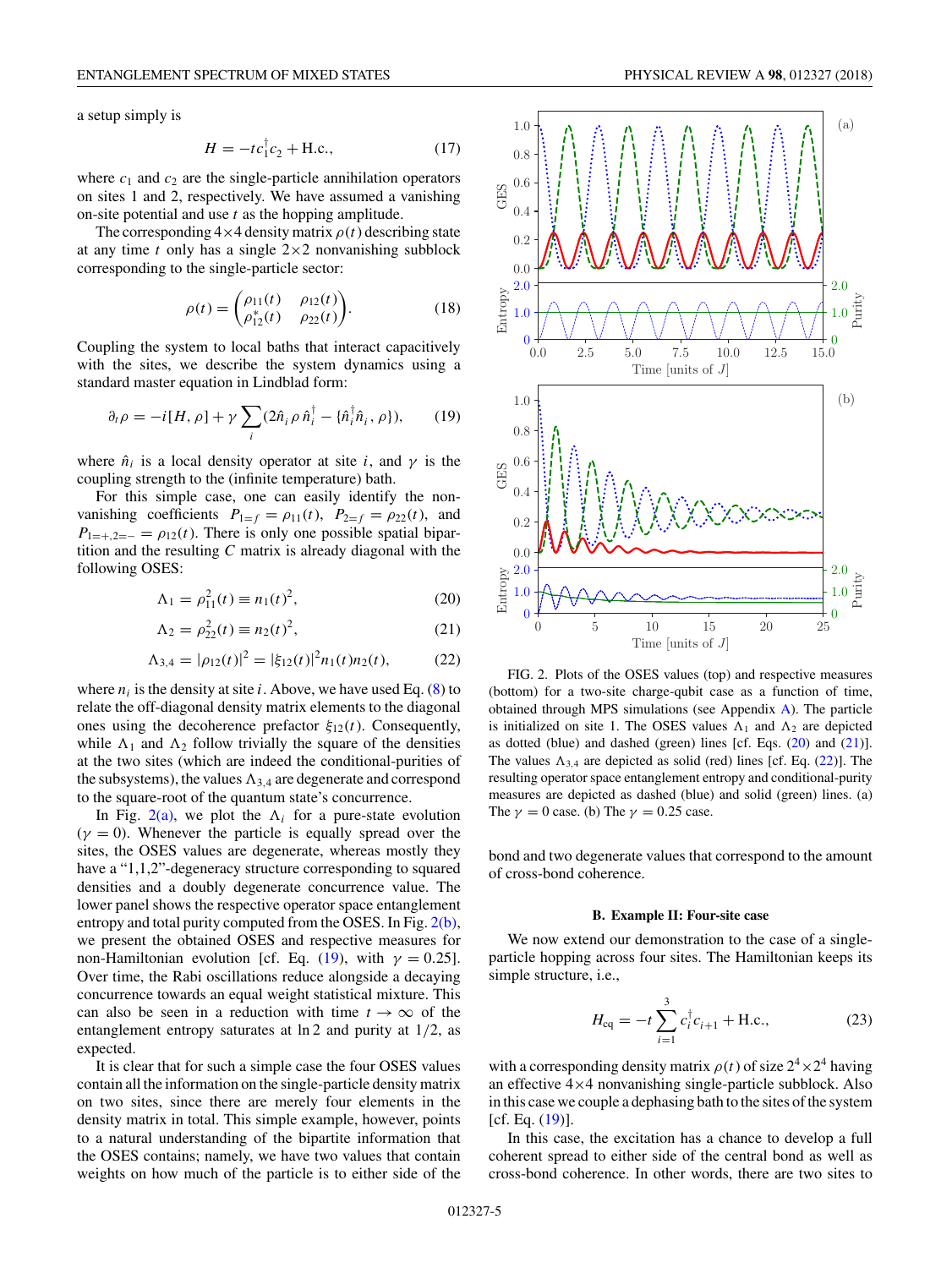<span id="page-5-0"></span>

FIG. 3. Plots of the OSES values (top) and respective measures (bottom) for a single-particle on four-site case as a function of time. The particle is initialized on site 1, and we display the central bond OSES. The values  $\Lambda_1$  and  $\Lambda_2$  are depicted as dotted (blue) and dashed (green) lines [cf. Eqs. (24) and (25)]. The OSES values  $\Lambda_{3,4}$  and  $\Lambda_{5,6}$ are depicted as solid (red and yellow, respectively) lines. The resulting generalized entanglement entropy and parity measures are depicted as dashed (blue) and solid (green) lines. (a) The  $\gamma = 0$  case. (b) The  $\gamma = 0.3$  case.

each side of the central bond, each allowing for a charge qubit. We focus here on the OSES of the central bond, and by the construction of Sec. [III](#page-2-0) we have

$$
\Lambda_1 = n_1^2 + 2|\xi_{12}|^2 n_1 n_2 + n_2^2,\tag{24}
$$

$$
\Lambda_2 = n_3^2 + 2|\xi_{34}|^2 n_3 n_4 + n_4^2,\tag{25}
$$

which correspond to the purities of both subsystems. In this case, there are two sets of doubly degenerate pairs of OSES entries,  $\Lambda_{3,4}$  and  $\Lambda_{5,6}$ , corresponding to cross-bond coherence. If the coherence factors  $\xi_{ij}$  were to factorize to  $\xi_{ij} = \xi_i \xi_j$  as in Sec. [IIIC,](#page-3-0) only two degenerate cross-boundary generalized concurrence values would remain:

$$
\Lambda_{3,4} = \xi_1 \xi_3 n_1 n_3 + \xi_1 \xi_4 n_1 n_4 + \xi_2 \xi_3 n_2 n_3 + \xi_2 \xi_4 n_2 n_4. \tag{26}
$$

Due to our local coupling to the baths, we indeed find (cf. Fig. 3) that  $\Lambda_{5,6}$  values are generically much smaller than the other entries and appear as a perturbative deviation.

In Fig. 3(a), we plot  $\Lambda_i$  for a pure-state evolution ( $\gamma = 0$ ). We see the coherent quantum walk of the particle between the four sites reflected in the OSES. The bipartition yields an effective qubit decomposition with weights to each side of the bond: (i)  $\Lambda_1$  and  $\Lambda_2$  correspond in the pure case to the square of the total density to the left and right of the bond, (ii)  $\Lambda_{3,4}$  are a generalized concurrence across the bond, and (iii)  $\Lambda_{5,6} \equiv 0$ . In the lower part, the respective generalized entanglement entropy and total purity are computed from the OSES. In Fig.  $3(b)$ , the  $\gamma = 0.3$  case is depicted. From the OSES, we see that the local purities to each side of the bond decay to  $\sqrt{1/8}$ , symbolizing a homogeneous delocalization of the particle across the system, i.e.,  $n_i = 1/4$ . The cross-bond coherence is dominated by two main values that decay over time. In the limit  $t \to \infty$  the operator space entanglement entropy goes to (3*/*4) ln 2 and purity saturates at 1*/*4, as expected.

## **V. CONCLUSION AND OUTLOOK**

In this work, we study the bipartitioning of a mixed-state density matrix and obtain the eigenspectrum of the resulting reduced operator. Our procedure is analogous to that used for pure states, where the obtained eigenspectrum is referred to as the entanglement spectrum [\[5\]](#page-7-0). We obtain an operator space entanglement spectrum (OSES) that can be related to physical properties of the system. In particular, the OSES contains information on (i) the total purity of the system, (ii) the conditional purity of the two subsystems, and (iii) the cross-boundary coherence.

For the case of a mixed-state density matrix with a single excitation, the bipartitioning can be performed analytically. We consider an important limiting case of *local dissipation*. This local dissipation ansatz directly matches both the pure-state case and the fully decohered density matrix scenario, where only four values are sufficient to describe the state. The obtained OSES in intermediate cases of partially decohered states can be thought of as perturbative corrections away from this point.

Whereas in the single-particle case the*C* matrix [\(7\)](#page-2-0) could be decomposed into three blocks, in the many-body case there will be many more blocks to be considered. Nonetheless, we expect similarities to persist. For example, the block corresponding to all particles on the left of the bipartitioning will always correspond to the purity of that subsystem. Hence, as matrix product decomposition allows for a straightforward numerical way of obtaining the OSES also in many-body cases, the knowledge of what the values encode (even without their exact analytical derivation) is then useful for simulating many-body mixed-state dynamics. Unitary transformations of the basis before truncation can then help preserve these properties [\[21\]](#page-7-0). Note, in our analysis, we rely on the fact that the particle number of the system is conserved in order to find a meaningful block decomposition of the *C* matrix in Eq. [\(7\)](#page-2-0). Hence, the OSES of systems where couplings between particle sectors occur are not covered in this work.

Last, there have been recently several proposals on how to experimentally measure entanglement spectra [\[25,26\]](#page-7-0). Having established the exact analytical form of the OSES, their direct detection (in our simplified single-particle case) corresponds to measuring local densities and two-point correlations in the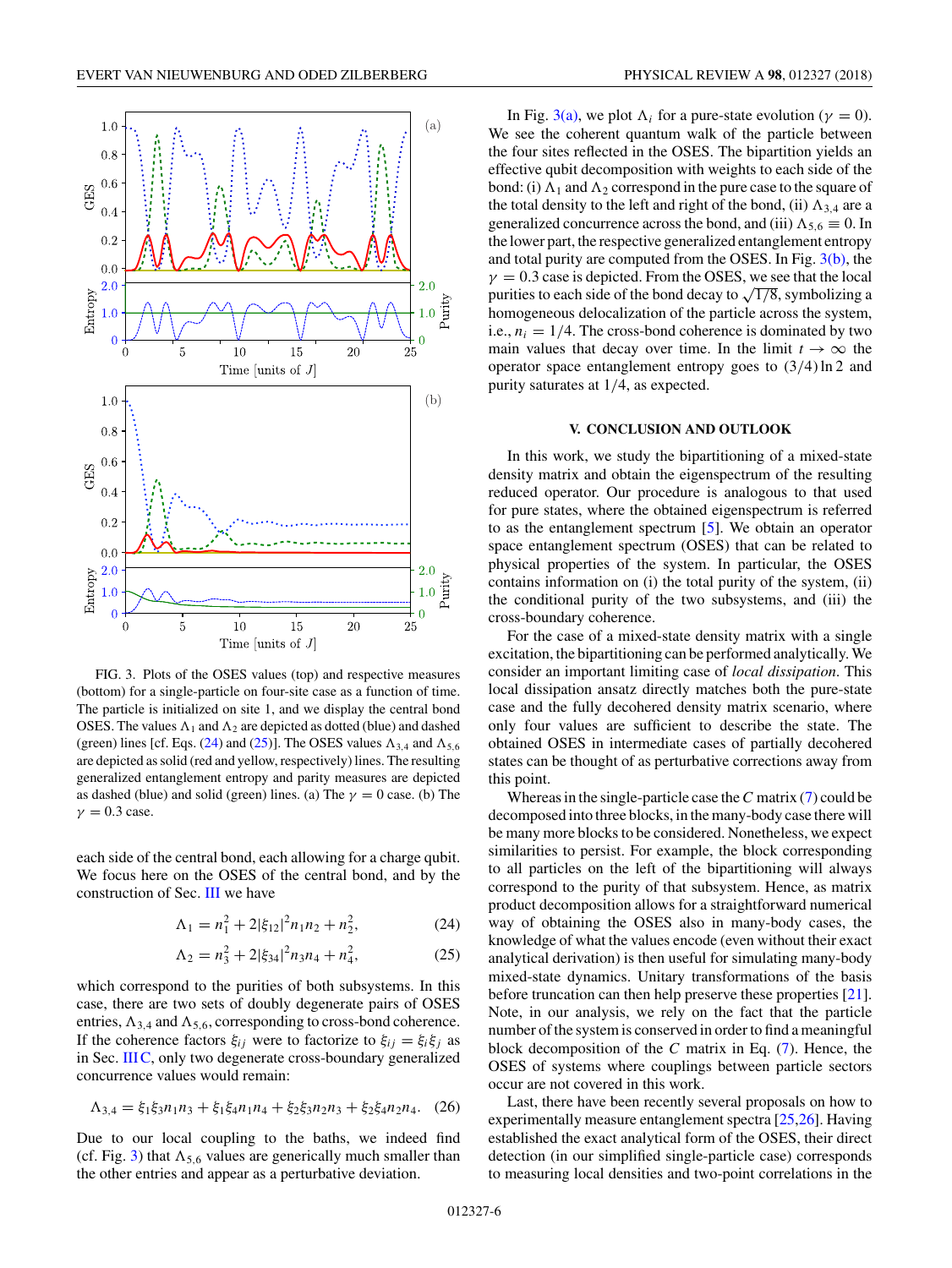<span id="page-6-0"></span>system. This can be readily accessible in existing cold atomic experiments (see, e.g., Ref. [\[27\]](#page-7-0)). Furthermore, we predict that the detection of OSES for a many-body case will entail the detection of up to 2*N* correlators, where *N* is the number of particles in the system.

## **ACKNOWLEDGMENTS**

We thank C. Carish, R. Chitra, M. Ferguson, M. Fischer, S. Huber, and C. D. White for useful discussions on this work. We acknowledge financial support from the Swiss National Science Foundation (SNSF).

## **APPENDIX A: MPS IMPLEMENTATION**

A practical way of obtaining the entanglement spectrum is through the use of matrix product state (MPS) decomposition. In MPS simulations, the coefficients of the wave function in a given basis  $|i_1 \dots i_L\rangle$  are replaced by a product over local matrices (for extensive reviews on the topic of MPS, we point the reader to Refs. [\[28,29\]](#page-7-0)):

$$
|\psi\rangle_{i_1...} = \text{Tr} \big[ \Gamma_{i_1}^{[1]} \Lambda^{[1]} \dots \Gamma_{i_L}^{[L]} \Lambda^{[1]} \big] | i_1 \dots i_L \rangle. \tag{A1}
$$

In this representation, the diagonal matrix  $\Lambda^{[m]}$  contains the entanglement spectrum values for a bipartitioning between sites  $m$  and  $m + 1$ . The dimension of the matrices (called the bond dimension) is what limits the number of *independent* coefficients that can be constructed and hence controls the level of the approximation of the MPS [\[30–32\]](#page-7-0). We remark that such a representation of an arbitrary wave function can be exact as long as the sizes of the local matrices are chosen to be sufficiently large [\[33\]](#page-7-0). In the current case of our single-particle analysis, the use of MPS methods is uncalled for. They provide, however, a straightforward extension to the multiparticle case.

Algorithms such as density-matrix group renormalization or time-evolving block decimation (TEBD) are designed to find the set of  $\Gamma_{i_n}$  and  $\Lambda^{[n]}$  matrices for which the MPS best approximates the actual wave function of the system. Instead of considering pure states, we may construct an MPS of the vectorized density matrix  $|\rho\rangle$  of Eq. [\(3\)](#page-1-0) as in Ref. [\[17\]](#page-7-0). The corresponding  $\Lambda^{[n]}$  matrices then correspond to the Schmidt values of *Q* when bipartitioned at *n*, which themselves are equal to the square roots of the eigenvalues  $\Lambda_i$  of  $Q_{A_1}$ . These values can be directly interpreted as the OSES, with the additional remark that in standard TEBD algorithms they are typically normalized such that  $\sum_i \Lambda_i^2 = 1$ . In the above, we have taken out this normalization factor so that instead this sum equals the purity of the state. For the computation of any observables this normalization factor should of course be included.

## **APPENDIX B: SINGLE-PARTICLE ENTANGLEMENT SPECTRUM**

In this appendix we derive the expressions for the entanglement spectrum in 1D systems containing a single particle. It serves as a step to the full proof in the case of the mixed state.

Consider a system of *L* sites, where the local basis states are  $|0\rangle$  and  $|1\rangle$ . Let us denote the first  $L/2$  sites as subsystem *A* and the last *L/*2 sites as subsystem *B*. We introduce the single-particle basis states for each of the halves as

$$
|n\rangle_A = \bigotimes_{i=0}^{L/2-1} |\delta_{\text{in}}\rangle
$$
 and  $|n\rangle_B = \bigotimes_{i=L/2}^{L} |\delta_{\text{in}}\rangle$ . (B1)

The full single-particle basis states can then be spanned by the states

$$
|n\rangle = \theta\left(n < \frac{L}{2}\right)|n\rangle_A \otimes |0\rangle_B + \theta\left(n \geqslant \frac{L}{2}\right)|0\rangle_A \otimes |n\rangle_B,
$$
\n(B2)

where  $|0\rangle$  denotes a tensor product of only the  $|0\rangle$  basis states on the respective subsystems. Even though the expression in Eq. (B2) looks like a superposition, these basis states are all pure product states due to the Heaviside *θ* function.

The partial trace over subsystem *B* of the density matrix  $\rho = \sum_{n,m} |n\rangle\langle m|$  can now be performed as

$$
\mathrm{Tr}_{B}\rho = \sum_{\alpha \, n \, m} B \langle \alpha | \rho | \alpha \rangle_{B} + B \langle 0 | \rho | 0 \rangle_{B}
$$
\n
$$
= \sum_{\alpha \, n \, m} c_{n} c_{m}^{*} \bigg[ \theta \bigg( n, m \geqslant \frac{L}{2} \bigg) |0 \rangle_{A} \langle 0 | \langle \alpha | n \rangle_{B} \langle m | \alpha \rangle_{B}
$$
\n
$$
+ \theta \bigg( n, m \leq \frac{L}{2} \bigg) |n \rangle_{A} \langle m| \bigg]
$$
\n(B4)

$$
= \sum_{\alpha=L/2}^{L} |c_{\alpha}|^2 |0\rangle_A \langle 0| + \sum_{i=0}^{L/2-1} |c_i|^2 |\psi\rangle_A \langle \psi|, \qquad (B5)
$$

where in the last step  $|\psi\rangle$  is a normalized wave function corresponding to  $\sum_{i \in A} c_i |i\rangle_A$ . Hence the partial-traced density matrix consists of two blocks, each with a single eigenvalue. These eigenvalues,  $\lambda_1 = \sum_{\alpha=L/2}^{L} |c_{\alpha}|^2$  and  $\lambda_2 = \sum_{i=0}^{L/2-1} |c_i|^2$ , correspond to the total density of subsystems *B* and *A*, respectively. Notably, for the pure-state case the partial-trace procedure generates two independent subblocks. For the mixed case, an extra subblock appears that corresponds to possible coherences of the particle across the bipartioning.

### **Relation to OSES**

For a pure state, we compare the MPS coefficients  $\text{Tr}[\Gamma_{i_1}^{\sharp}\lambda^{[1]\sharp}\dots\Gamma_{i_L}^{\sharp}\lambda^{[L]\sharp}]$  of a density matrix  $|\rho\rangle$  to those obtained from  $|\Psi\rangle\langle \Psi|$ :

$$
|\Psi\rangle\langle\Psi| = \sum_{\{i_1\ldots i_L\}} \sum_{\{j_1\ldots j_L\}} \text{Tr}[\Gamma_{i_1}\lambda^{[1]} \ldots \Gamma_{i_L}\lambda^{[L]}]
$$
  
\n
$$
\times \text{Tr}[\Gamma_{j_1}^*\lambda^{[1]} \ldots \Gamma_{j_L}^*\lambda^{[L]}][i_1\ldots i_L\rangle\langle j_1\ldots j_L|
$$
  
\n
$$
= \sum_{\{i_1\ldots i_L\}} \text{Tr}\left[\left(\sum_{j_1} \Gamma_{i_1} \otimes \Gamma_{j_1}^*\right)\lambda^{[1]} \otimes \lambda^{[1]}
$$
  
\n
$$
\ldots \left(\sum_{j_L} \Gamma_{i_L} \otimes \Gamma_{j_L}^*\right)\lambda^{[L]} \otimes \lambda^{[L]}\right]|i_1\ldots i_L\rangle\langle j_1\ldots j_L|.
$$
  
\n(B6)